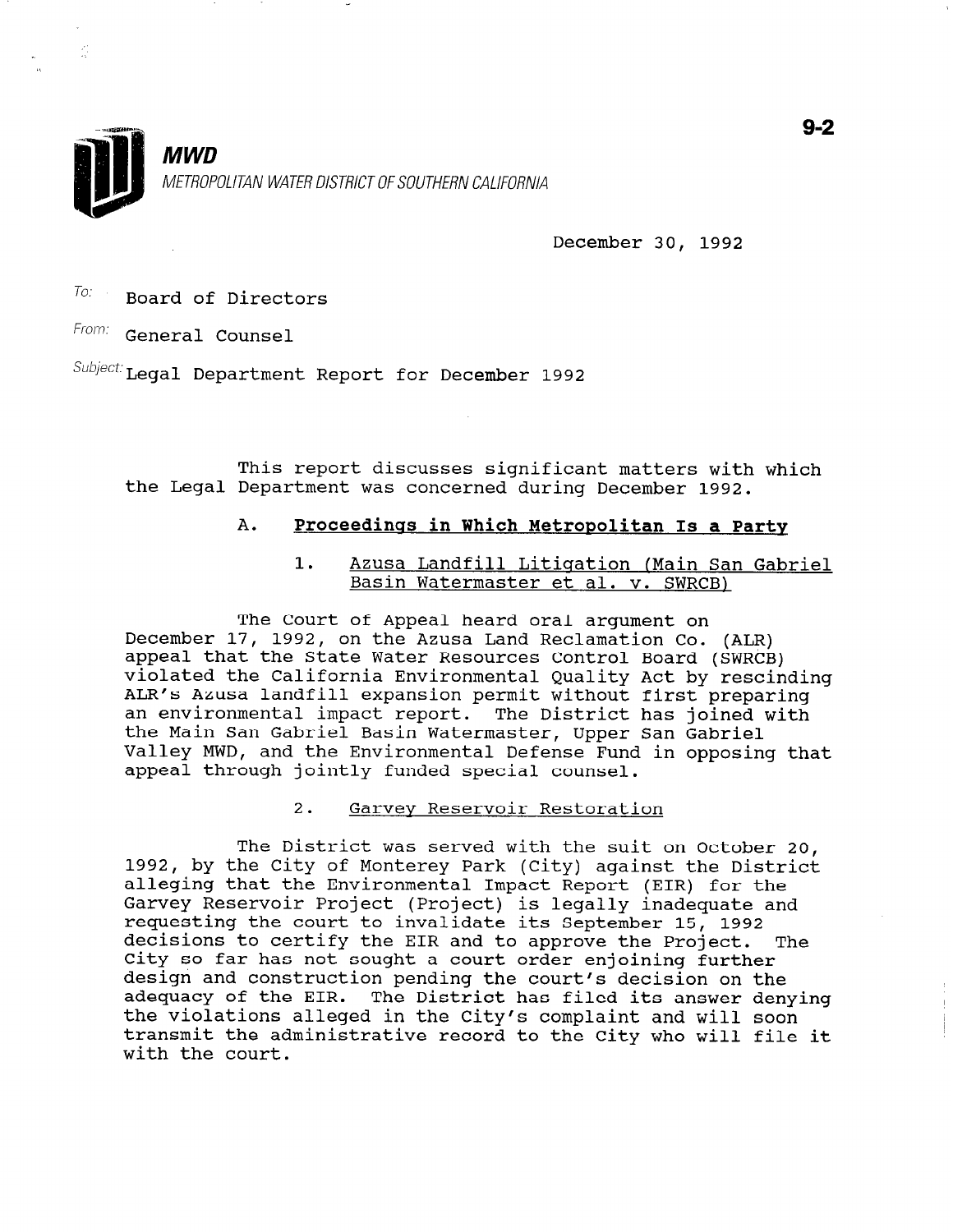# Board of Directors -2- December 30, 1992

 $\label{eq:2} \frac{1}{2} \left( \frac{1}{2} \right)^{2} \left( \frac{1}{2} \right)^{2}$ 

On November 30, 1992, the City filed a second suit alleging that the September 15, 1992 decisions of the Board of Directors to certify the EIR and to approve the Garvey Reservoir Restoration Project are null and void. That suit alleges that the September 15, 1992 Board actions were in violation of the Brown Act and also raises a second alleged CEQA violation, namely, that the Division of Safety of Dams and not the District, was the proper agency under CEQA to have prepared the EIR. The District is currently in the process of preparing a response to this new complaint.

# 3. Domenigoni Valley Reservoir Condemnation Litigation

A total of 19 condemnation actions have now been filed in the Superior Court of Riverside County, involving 39 parcels of land. Twelve of these cases have been assigned to parcels of land. Twelve of these cases have been assistant and the early stages of to outside counsel. The cases are in the early stages of litigation. Orders authorizing the District to take possession of the properties will be sought as soon as the deposit of probable compensation has been made in each case. Counsel are also in the process of choosing and retaining appraisers and<br>other expert witnesses.

#### 4. Bay/Delta Hearings--Proposed Decision 1630

As more fully reported in the General Manager's letter data more fully reported in the General Manager letter dated December 28, 1992, the State Water Resources Control Board (SWRCB) issued draft Decision 1630 on December 10, 1992, setting proposed interim standards for the Bay/Delta Estuary. SWRCB intends that these interim standards would remain in effect until an ultimate Bay/Delta decision is reached in three to five years. By SWRCB's calculation, the proposed decision will reduce exports from the Delta by an average of 800,000 acre-feet per year, up to nearly 2,000,000 acre-feet in some years. SWRCB will accept comment on the proposed decision only until January 11, 1992, and has not provided for any public hearings on the document. The District has requested in writing that SWRCB extend by 60 days the time to comment and that SWRCB hold public hearings on the draft, including one in Southern California. Staff is preparing comments on behalf of the District, in coordination with other State Water Contractors and with the District subagencies.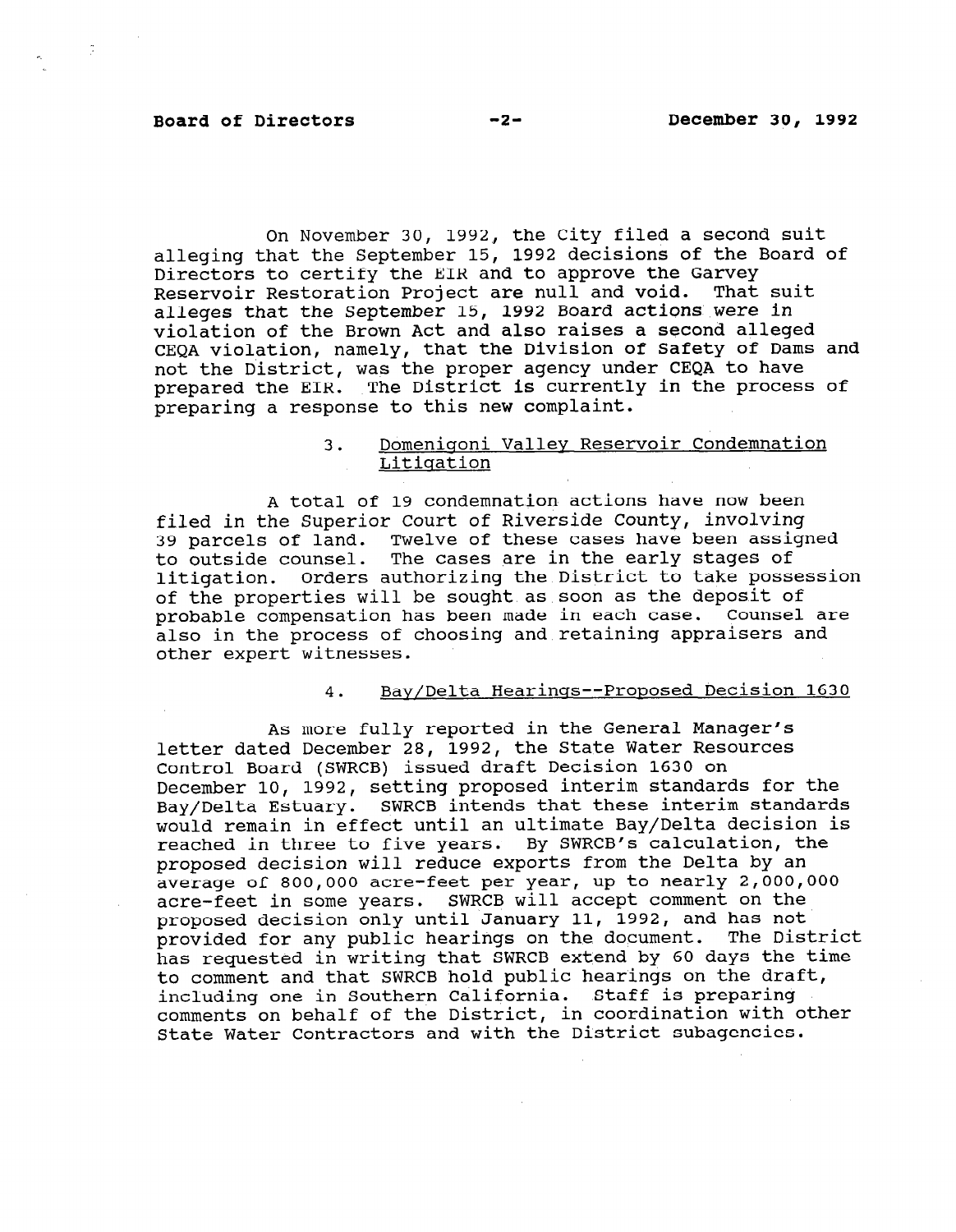$\sim$  2

# 5. SWRCB D-1485 Compliance Hearing

The State Water Resources Control Board (SWRCB) held a public hearing to determine whether it should take any action against the state and federal water projects because of the projects' failures to meet D-1485 water quality requirements during 1991 and 1992. During those two drought years, D-1485 salinity requirements meant to protect Suisun Marsh and Contra Costa Canal water quality were exceeded on a number of occasions. The Department of Water Resources and Bureau of Reclamation jointly testified that because of dangerously low water supplies during those years, they were unable to release the extra water normally released as a cushion against unexpected Delta conditions such as high tides and winds and local agricultural drainage. In addition, the projects were required to take a number of actions to benefit the endangered winter run salmon which were not contemplated in D-1485 and which complicated compliance with the standards. The District, a number of witness representing its member agencies, and other state water contractors testified to the bleak water supply condition in early 1991 and argued that the projects acted appropriately to stretch public water supplies during the drought. Subsequently. SWRCB issued an order which excused the projects from meeting a salinity standard established for the benefit of a number of industrial users in Contra Costa County, and instead imposed a new export pumping restriction through and instead imposed a new export pumping restriction through<br>the end of 1993. It is likely that this order will save the projects some water this year. SWRCB is still consider projects some water this year. SWRCB is still considering<br>further action.

# 6. Dorri v. MWD

The District has received notice from the Court of Appeal that the appeal in this matter has been dismissed. because of appellant's failure to file the requisite opening because of appellant's failure to file the requisite opening<br>brief. This matter was appealed by plaintiff from a judgment prier. This matter was appealed by piaintiff from a judg. August 29, 1991, in this personal injury action. The action August 29, 1991, in this personal injury action. The action was brought by plaintiff, a 46-year old engineer, who was seriously injured when his bicycle was struck by a District automobile driven by a District employee on December 19, 1989, at the intersection of McBean Parkway and Singing Hills Drive in Valencia, California. After trial of this matter in July 1991, Judge Bruce Sottile rendered a judgment in favor of the District in all respects. Plaintiff's failure to properly pursue his appeal ends this litigation and the matter will be closed unless plaintiff attempts to revive it by petition or otherwise.